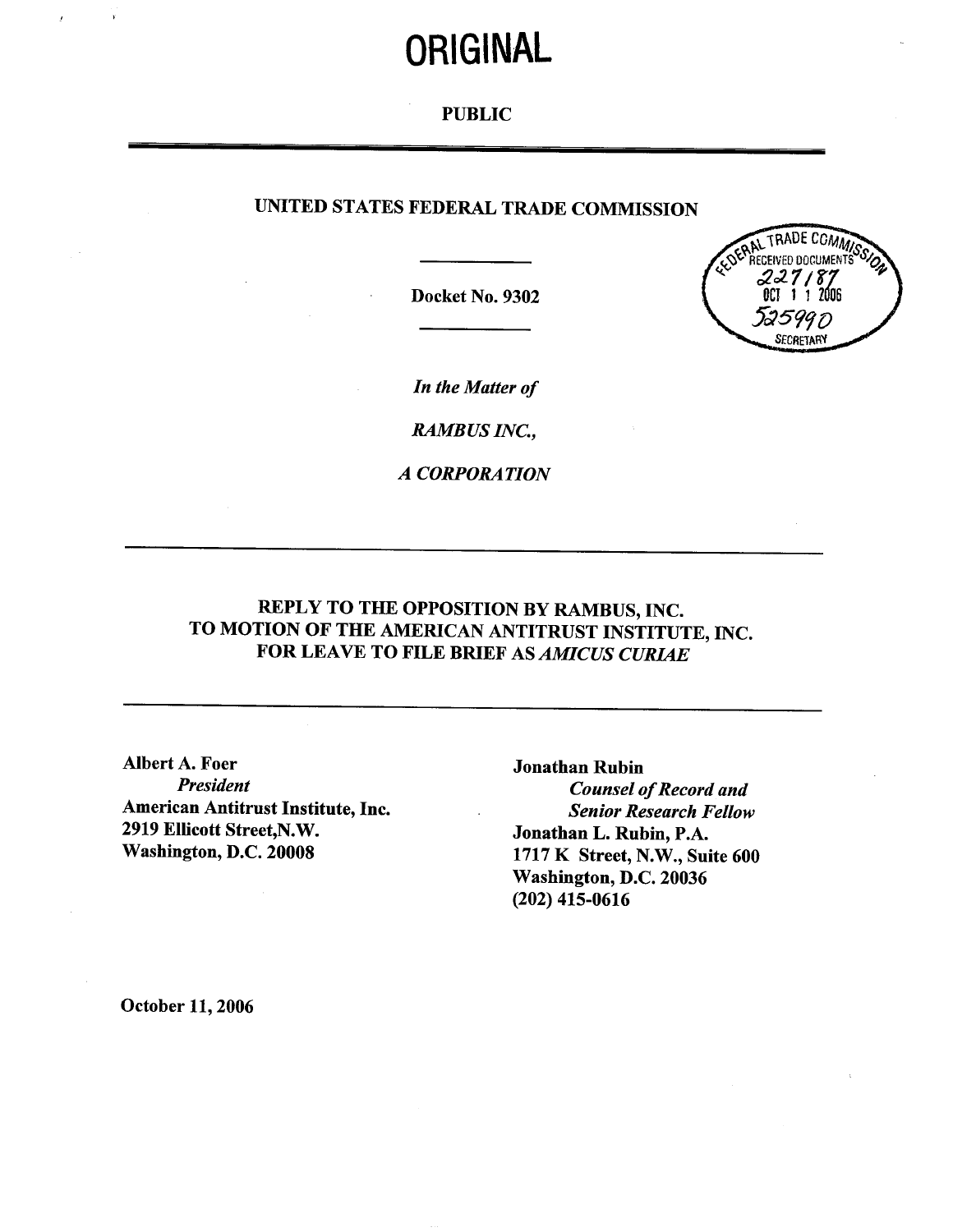#### I. Introduction

The American Antitrust Institute, Inc. ("AAI") replies herewith to the "Opposition by Rambus, Inc. to the Motion of AAI for Leave to File Brief as Amicus Curiae" on the issue of remedies dated October 5, 2006 ("Opposition").<sup>1</sup>

On May 12, 2004 the AAI filed a motion to participate in this proceeding as *amicus* curiae. The motion was granted by the Commission in an Order dated June 21, 2004. Subsequently, on July 31, 2006, the Commission established a supplementary briefing schedule on the issue of remedy. Pursuant to the schedule the parties were directed to file simultaneous briefs by September 15, 2006 and simultaneous responding briefs by September 29, 2006.

On September 29, 2006 AAI filed a motion for leave to file a responding brief as amicus curiae. AAI also conditionally filed its responding brief pursuant to the Commission's Rule 3.52(j), 16 C.F.R.  $\S 3.52$ (j). AAI's responding brief set forth two principles which did not appear to be sufficiently addressed in the initial briefs of the paries or other *amici*.

Rambus, Inc. opposes AAI's responding brief on the grounds that AAI's filing was untimely" and unfairly "robbed the parties of the abilty to respond." Opposition at 2. Rambus further claims that "the bulk of that prejudice would be felt by Rambus" because

<sup>&</sup>lt;sup>1</sup>A "reply" under these circumstances is not expressly contemplated by the Commission's Rules (See Rule 3.22(c), 16 C.F.R. §3.22(c), allowing only for an "Answer" to a motion presented to an Administrative Law Judge or the Commission). However, in analogous circumstances before federal appellate tribunals Rule 27(a)(4) of the Federal Rules of Appellate Procedure contemplates a reply to a response to a motion directed only to matters raised in the response. Although the Commission is not bound by Rule 27 (or any other procedural rule applicable to the federal cours), AAI respectfully submits that a reply in such circumstances is appropriate where the opposing party raises arguments that were not, and could not have been, anticipated in the original motion.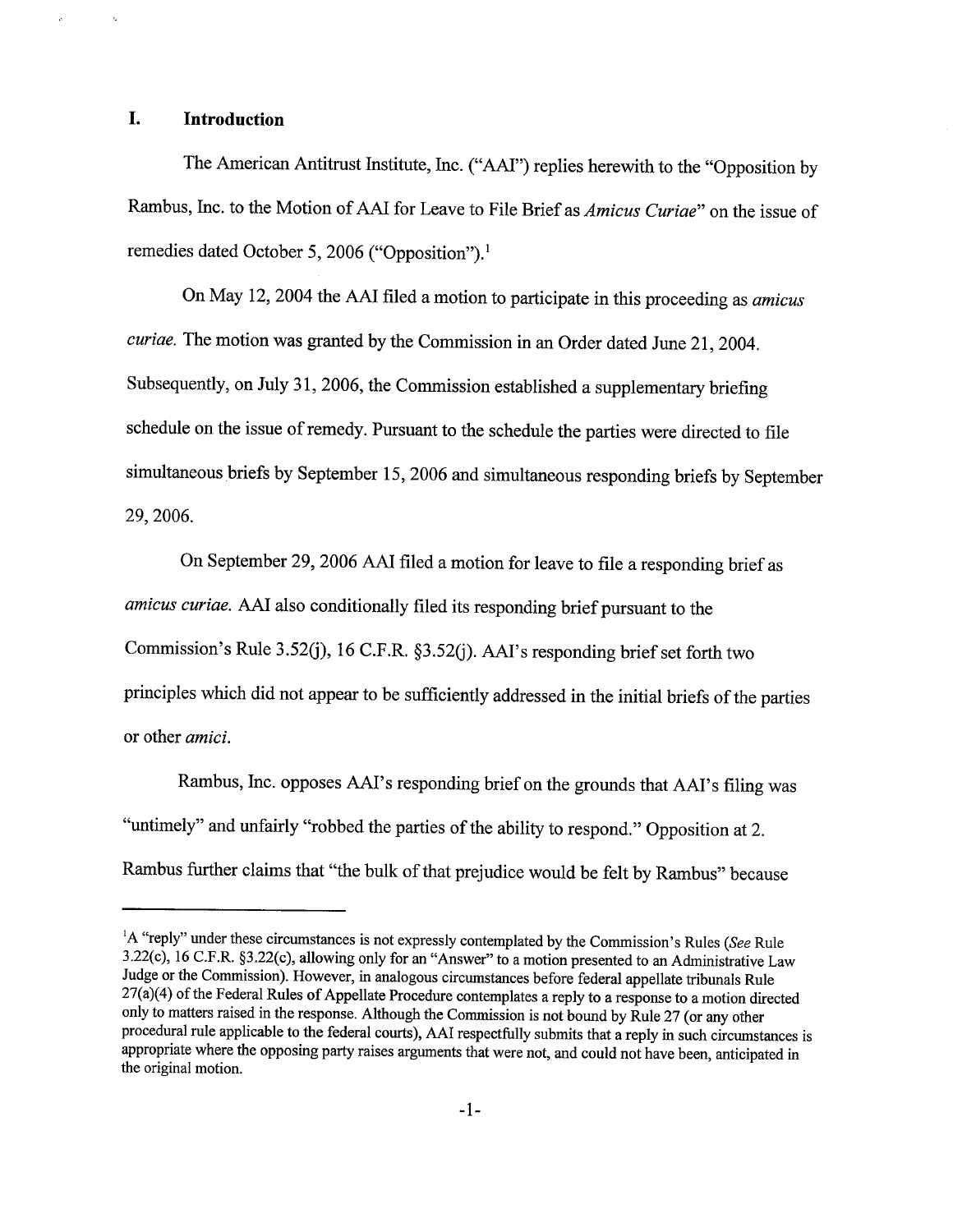AAI's brief is "clearly adverse to Rambus's position" despite AAI's "protestations of neutrality." *Id.* at 3.

# II. The AAI's Responding Brief is Not Untimely and Any Potential Prejudice Easily Can Be Cured by Permitting the Parties to File a Brief Responding to the AAI

The Commission's Rule 3.52(j), 16 C.F.R.  $\S3.52$ (j) states that "an amicus curiae shall fie its brief within the time allowed the paries whose position as to affirmance or reversal the amicus brief will support." Because the Commission's Order directed both parties to file simultaneous initial briefs and responding briefs, AAI's responding brief was timely, even if arguendo, the AAI's brief could be construed to support a particular party.

Moreover, although AAI filed a motion for leave to file a responding amicus brief on remedies, it is not at all clear that it was required to do so because it had already been granted leave to file an *amicus* brief in connection with the principal briefing schedule. AAI renewed its motion in an abundance of caution.

If the Commission nonetheless determines that the filing of the AAI responding brief could cause a party to be prejudiced, the AAI respectfully suggests that all parties should be afforded an opportunity to file a supplemental responding brief. The cure for such prejudice proposed by Rambus is to silence the viewpoint expressed in the AAI's brief. AAI respectfully submits that a full airing of the principles at issue with respect to the remedy in this proceeding is far preferable to silencing the principles recommended for the Commission's consideration set forth in AAI's submission.<sup>2</sup>

<sup>&</sup>lt;sup>2</sup>It is noteworthy that Rambus, Inc. does not itself seek leave to file a supplementary brief in response to the principles put forward by AAI. Rambus focuses instead on speculating that allowing AAI to file its respondi fie its brief would create such a deleterious precedent. Moreover, the briefmg schedule established by the (continued...)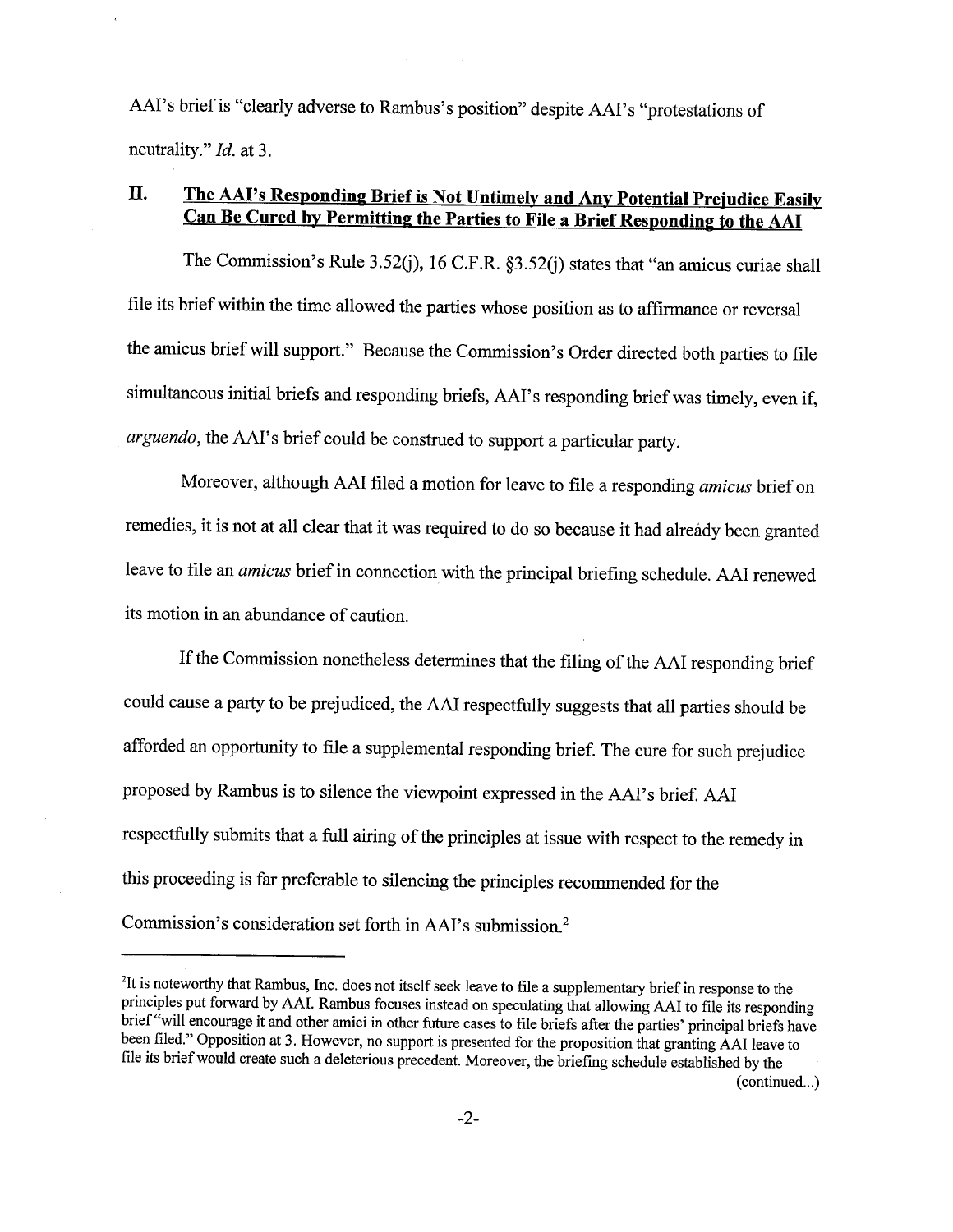# III. The AAI's Brief Does Not Advocate For or Against Either Party

Contrary to the averments in the Rambus Opposition, the AAI's responding brief does not necessarily support either party. The brief presents two straightforward principles, *i.e.*, that the royalty rate Rambus should be entitled to collect from practitioners of the relevant JEDEC standards should be calibrated to the degree of openness intended for the standard before it was adopted, and that Rambus ought not be permitted to reap a reward for market demand for the JEDEC standard, as opposed for market demand for Rambus' paricular technology.

Both principles require the Commission to determine factual matters that are outside of AAI's knowledge. AAI supports neither side because it can take no position on how open in fact, the JEDEC standard was supposed to be or on, in fact, how much market demand for JEDEC-compliant devices covered by Rambus' patents should be attributed to demand for the standard as opposed to demand for Rambus' patented technology.

The AAI submits that Rambus' perception that its responding brief is " clearly adverse to Rambus's position" indicates that these principles, when applied to facts better known to Rambus than to AAI, suggest an outcome on the issue of remedies that is unfavorable to Rambus.

 $\frac{2}{2}$ (...continued)

Commission in this matter is procedurally unique and unlikely to become in any sense routine. In any event insuring that relevant antitrust and economic principles are fully briefed and considered would seem to be at least as important an "institutional concern" as any speculative effect which the procedures followed in this case may have on cases in the future.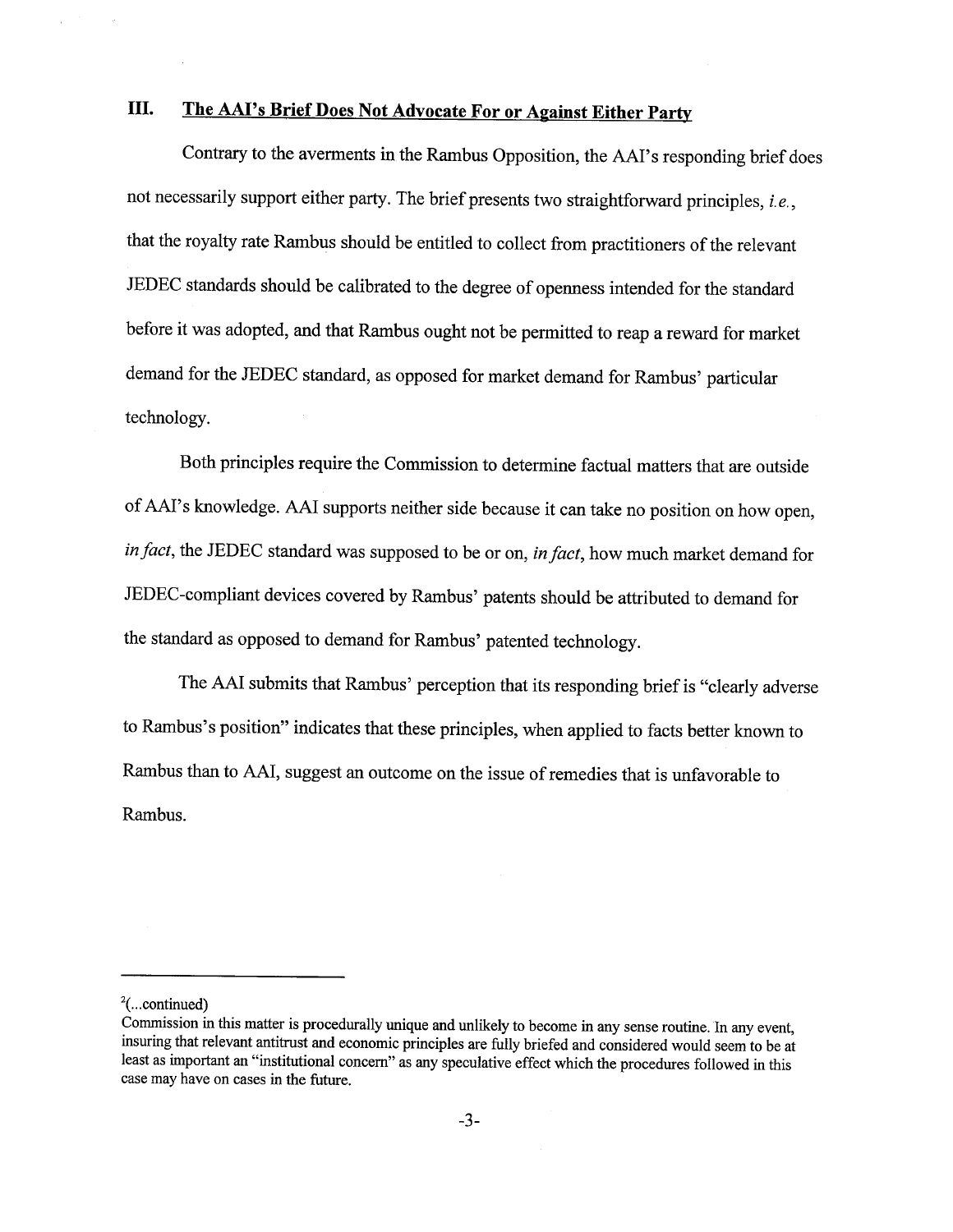### IV. Conclusion

 $\mathcal{L}^{\mathcal{L}}$ 

 $\ddot{\phantom{0}}$ 

BASED ON THE FOREGOING, the AAI respectfully requests an Order granting it leave to file its brief *amicus curiae* on the issue of remedies.

Respectfully submitted

Ri

Albert A. Foer<br>*President* Counsel American Antitrust Institute, Inc.<br>
2919 Ellicott Street, N.W.<br>
Senior Research Fellow<br>
Sonathan L. Rubin. P.A. 2919 Ellicott Street, N.W.<br>
Washington, D.C. 20008 1717 K Street. N.W., St

Counsel of Record and 1717 K Street, N.W., Suite 600 Washington, D.C. 20036 (202) 415-0616

 $\bar{z}$ 

Dated: October 11, 2006